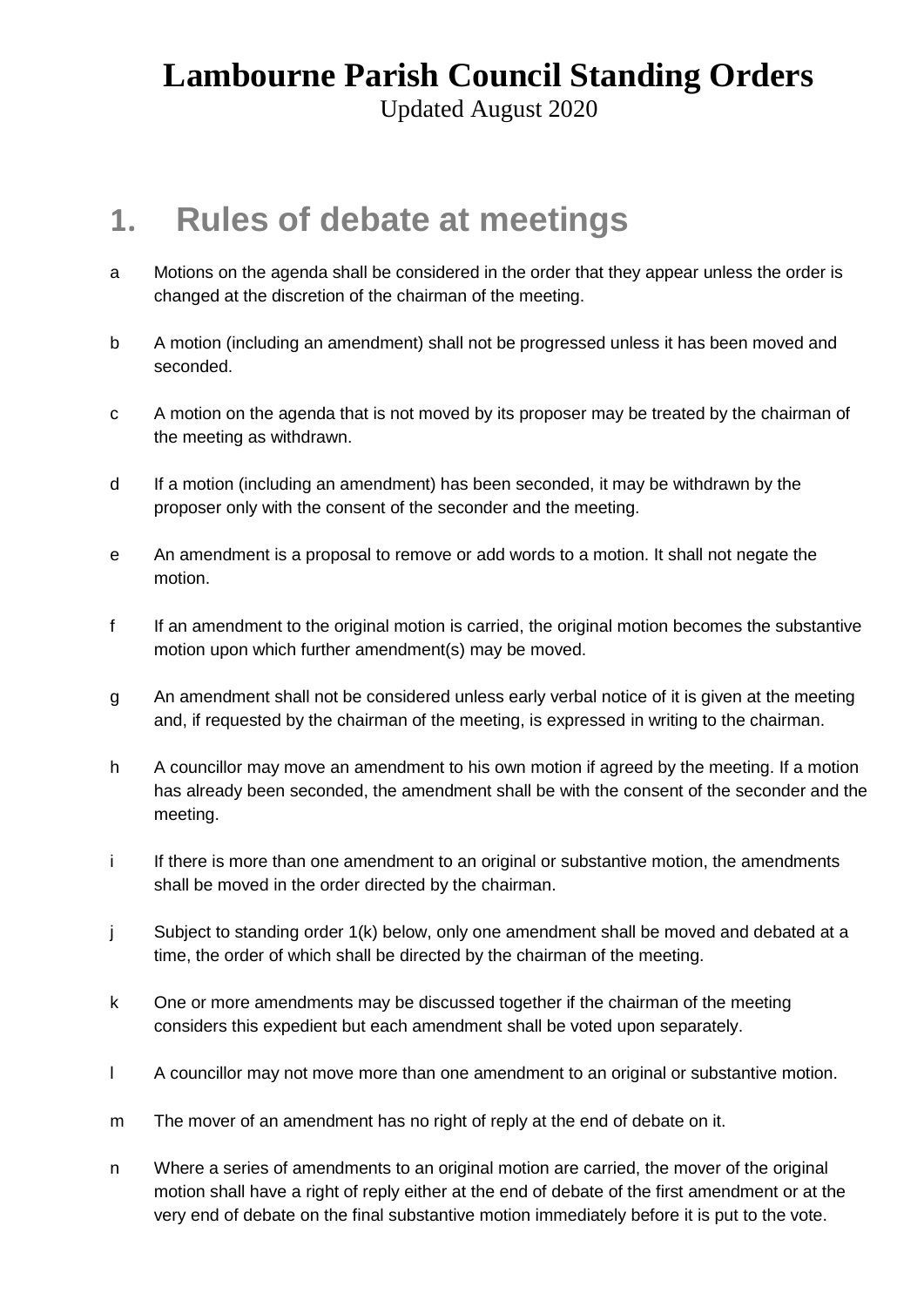Updated August 2020

- o Unless permitted by the chairman of the meeting, a councillor may speak once in the debate on a motion except:
	- i. to speak on an amendment moved by another councillor;
	- ii. to move or speak on another amendment if the motion has been amended since he last spoke;
	- iii. to make a point of order;
	- iv. to give a personal explanation; or
	- v. in exercise of a right of reply.
- p During the debate of a motion, a councillor may interrupt only on a point of order or a personal explanation and the councillor who was interrupted shall stop speaking. A councillor raising a point of order shall identify the standing order which he considers has been breached or specify the other irregularity in the proceedings of the meeting he is concerned by.
- q A point of order shall be decided by the chairman of the meeting and his decision shall be final.
- r When a motion is under debate, no other motion shall be moved except:
	- i. to amend the motion;
	- ii. to proceed to the next business;
	- iii. to adjourn the debate;
	- iv. to put the motion to a vote;
	- v. to ask a person to be no longer heard or to leave the meeting;
	- vi. to refer a motion to a committee or sub-committee for consideration;
	- vii. to exclude the public and press;
	- viii. to adjourn the meeting; or
	- ix. to suspend particular standing order(s) excepting those which reflect mandatory statutory requirements.
- s Before an original or substantive motion is put to the vote, the chairman of the meeting shall be satisfied that the motion has been sufficiently debated and that the mover of the motion under debate has exercised or waived his right of reply.
- t Excluding motions moved understanding order 1(r) above, the contributions or speeches by a councillor shall relate only to the motion under discussion and shall not exceed ( 3 ) minutes without the consent of the chairman of the meeting.

# **2. Disorderly conduct at meetings**

- a No person shall obstruct the transaction of business at a meeting or behave offensively or improperly. If this standing order is ignored, the chairman of the meeting shall request such person(s) to moderate or improve their conduct.
- b If person(s) disregard the request of the chairman of the meeting to moderate or improve their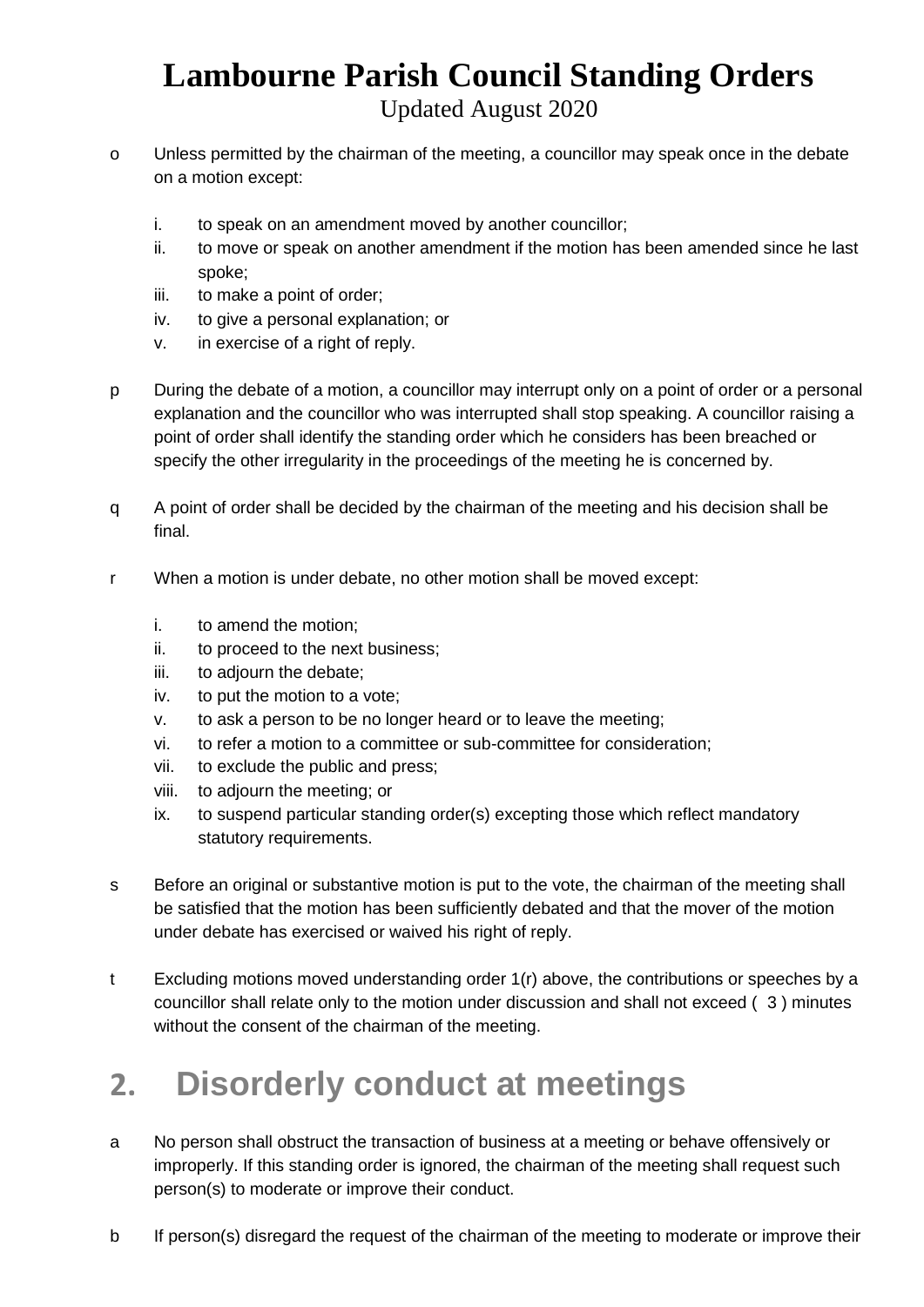Updated August 2020

conduct, any councillor or the chairman of the meeting may move that the person be no longer heard or excluded from the meeting. The motion, if seconded, shall be put to the vote without discussion.

c If a resolution made under standing order 2(b) above is ignored, the chairman of the meeting may take further reasonable steps to restore order or to progress the meeting. This may include temporarily suspending or closing the meeting.

## **3. Meetings generally**

- a **Meetings shall not take place in premises which at the time of the meeting are used for the supply of alcohol, unless no other premises are available free of charge or at a reasonable cost.**
- b **The minimum three clear days for notice of a meeting does not include the day on which notice was issued, the day of the meeting, a Sunday, a day of the Christmas break, a day of the Easter break or of a bank holiday or a day appointed for public thanksgiving or mourning.**
- c **The minimum three clear days' public notice for a meeting does not include the day on which the notice was issued or the day of the meeting unless the meeting is convened at shorter notice** OR [The minimum three clear days' public notice of a meeting does not include the day on which the notice was issued or the day of the meeting].
- d **Meetings shall be open to the public unless their presence is prejudicial to the public interest by reason of the confidential nature of the business to be transacted or for other special reasons. The public's exclusion from part or all of a meeting shall be by a resolution which shall give reasons for the public's exclusion.**
- e Members of the public may make representations, answer questions and give evidence at a meeting which they are entitled to attend in respect of the business on the agenda.
- f The period of time designated for public participation at a meeting in accordance with standing order 3(e) above shall not exceed ( 15 ) minutes unless directed by the chairman of the meeting.
- g Subject to standing order 3(f) above, a member of the public shall not speak for more than 3 minutes.
- h In accordance with standing order 3(e) above, a question shall not require a response at the meeting nor start a debate on the question. The chairman of the meeting may direct that a written or oral response be given.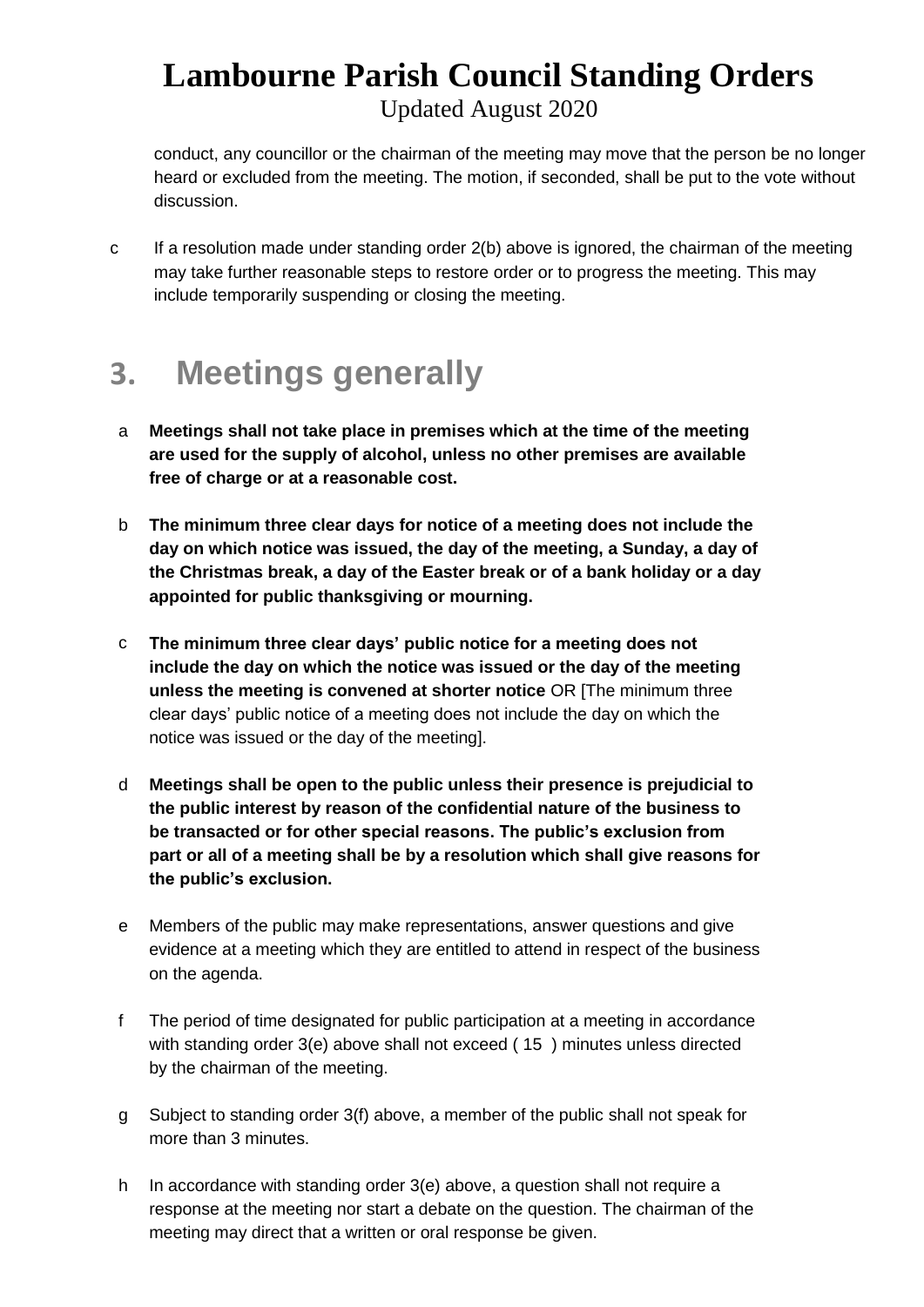Updated August 2020

- i A person shall raise his hand when requesting to speak. The chairman of the meeting may at any time permit a person to be seated when speaking.
- j A person who speaks at a meeting shall direct his comments to the chairman of the meeting.
- k Only one person is permitted to speak at a time. If more than one person wants to speak, the chairman of the meeting shall direct the order of speaking.
- l A person may not orally report or comment about a meeting as it takes place if he is present at the meeting of a parish council or its committees but otherwise may:
	- a) film, photograph or make an audio recording of a meeting;
	- b) use any other means for enabling persons not present to see or hear proceedings at a meeting as it takes place or later;
	- c) report or comment on the proceedings in writing during or after a meeting or orally report or comment after the meeting.

m **The press shall be provided with reasonable facilities for the taking of their report of all or part of a meeting at which they are entitled to be present**.

n **Subject to standing orders which indicate otherwise, anything authorised or required to be done by, to or before the Chairman of the Council may in his absence be done by, to or before the Vice-Chairman of the Council (if any).**

o **The Chairman, if present, shall preside at a meeting. If the Chairman is absent from a meeting, the Vice-Chairman, if present, shall preside. If both the Chairman and the Vice-Chairman are absent from a meeting, a councillor as chosen by the councillors present at the meeting shall preside at the meeting.**

p **Subject to a meeting being quorate, all questions at a meeting shall be decided by a majority of the councillors or councillors with voting rights present and voting.**

q **The chairman of a meeting may give an original vote on any matter put to the vote, and in the case of an equality of votes may exercise his casting vote whether or not he gave an original vote.**

*See standing orders 5(i) and (j) below for the different rules that apply in the election of the Chairman of the Council at the annual meeting of the council.*

r **Unless standing orders provide otherwise, voting on a question shall be by a show of hands, or secret ballot at the Chairmans discretion. Any member may demand a record of nominated voting or that his/her personal vote be recorded.** Such a request shall be made before moving on to the next item of business on the agenda.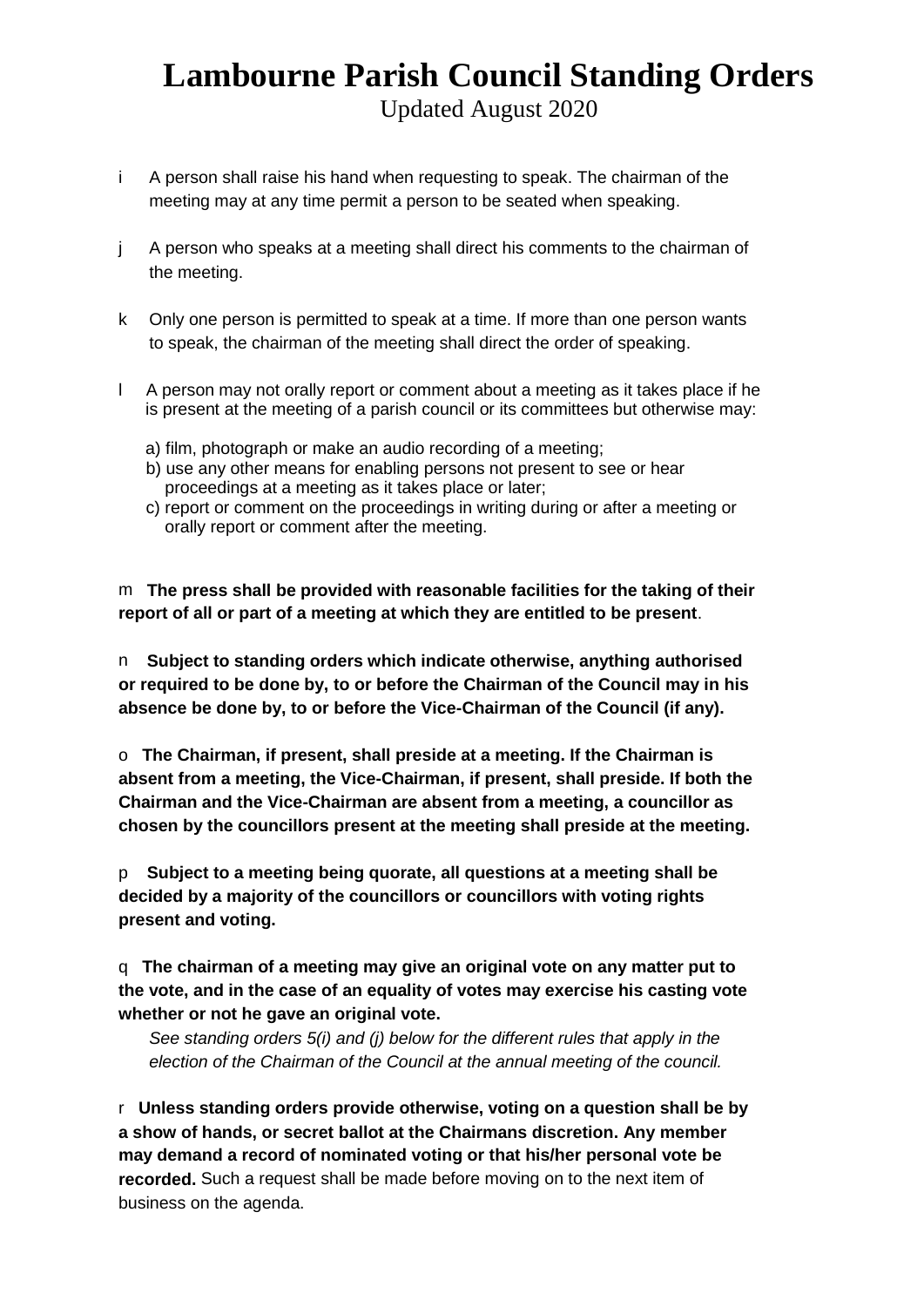Updated August 2020

- s The minutes of a meeting shall include an accurate record of the following:
	- i. the time and place of the meeting;
	- ii. the names of councillors present and absent;
	- iii. interests that have been declared by councillors and non-councillors with voting rights;
	- iv. whether a councillor or non-councillor with voting rights left the meeting when matters that they held interests in were being considered;
	- v. if there was a public participation session; and
	- vi. the resolutions made.

t **A councillor or a non-councillor with voting rights who has a disclosable pecuniary interest or another interest as set out in the council's code of conduct in a matter being considered at a meeting is subject to statutory limitations or restrictions under the code on his right to participate and vote on that matter.**

u **No business may be transacted at a meeting unless at least one-third of the whole number of members of the council are present and in no case shall the quorum of a meeting be less than four for an ordinary meeting and four for an emergency planning meeting.**

*See standing order 4d(viii) below for the quorum of a committee or subcommittee meeting.* 

v **If a meeting is or becomes inquorate no business shall be transacted** and the meeting shall be closed. The business on the agenda for the meeting shall be adjourned to another meeting.

w A meeting shall not exceed a period of 3 hours.

### **4. Ordinary council meetings**

- **a In an election year, the annual meeting of the council shall be held on or within 14 days following the day on which the new councillors elected take office.**
- **b In a year which is not an election year, the annual meeting of a council shall be held on such day in May as the council may direct.**
- c **If no other time is fixed, the annual meeting of the council shall take place at 6pm.**
- d **In addition to the annual meeting of the council, at least three other ordinary meetings shall be held in each year on such dates and times as the council directs.**
- **e The first business conducted at the annual meeting of the council shall be the election**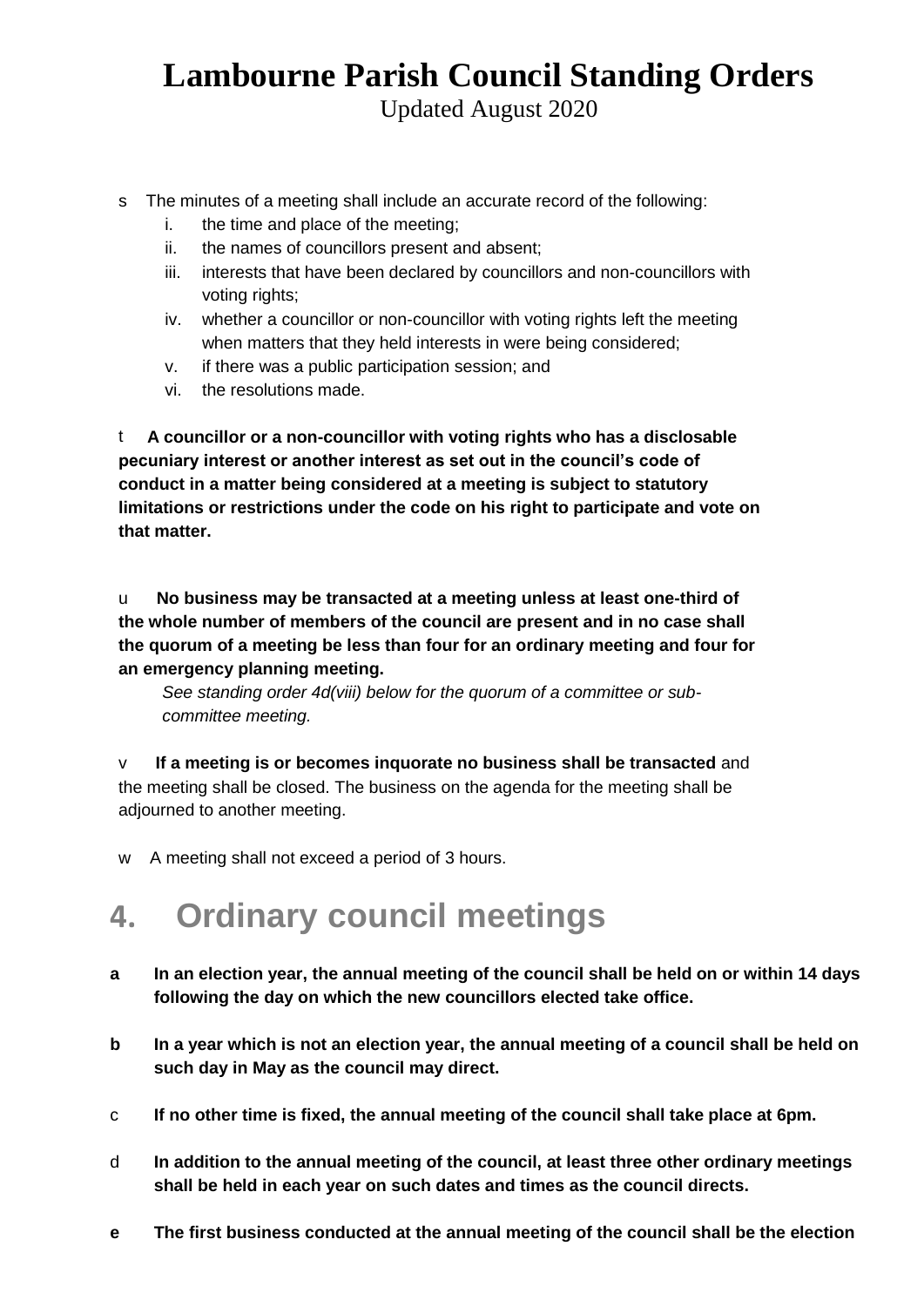Updated August 2020

**of the Chairman and Vice-Chairman (if any) of the Council.**

- **f The Chairman of the Council, unless he has resigned or becomes disqualified, shall continue in office and preside at the annual meeting until his successor is elected at the next annual meeting of the council.**
- **g The Vice-Chairman of the Council, if any, unless he resigns or becomes disqualified, shall hold office until immediately after the election of the Chairman of the Council at the next annual meeting of the council.**
- **h In an election year, if the current Chairman of the Council has not been re-elected as a member of the council, he shall preside at the meeting until a successor Chairman of the Council has been elected. The current Chairman of the Council shall not have an original vote in respect of the election of the new Chairman of the Council but must give a casting vote in the case of an equality of votes.**
- **i In an election year, if the current Chairman of the Council has been re-elected as a member of the council, he shall preside at the meeting until a new Chairman of the Council has been elected. He may exercise an original vote in respect of the election of the new Chairman of the Council and must give a casting vote in the case of an equality of votes.**
- j Following the election of the Chairman of the Council and Vice-Chairman (if any) of the Council at the annual meeting of the council, the business of the annual meeting shall include:
	- i. **In an election year, delivery by the Chairman of the Council and councillors of their acceptance of office forms unless the council resolves for this to be done at a later date**. **In a year which is not an election year, delivery by the Chairman of the Council of his acceptance of office form unless the council resolves for this to be done at a later date;**
	- ii. Confirmation of the accuracy of the minutes of the last meeting of the council;
	- iii. Receipt of the minutes of the last meeting of a committee;
	- iv. Consideration of the recommendations made by a committee;
	- v. Review of delegation arrangements to committees, sub-committees, staff and other local authorities;
	- vi. Review of the terms of reference for committees;
	- vii. Appointment of members to existing committees;
	- viii. Appointment of any new committees in accordance with standing order 4 above;
	- ix. Review and adoption of appropriate standing orders and financial regulations;
	- x. Review of arrangements, including any charters and agency agreements, with other local authorities and review of contributions made to expenditure incurred by other local authorities;
	- xi. Review of representation on or work with external bodies and arrangements for reporting back;
	- xii. In an election year, to make arrangements with a view to the council becoming eligible to exercise the general power of competence in the future;
	- xiii. Review of inventory of land and assets including buildings and office equipment;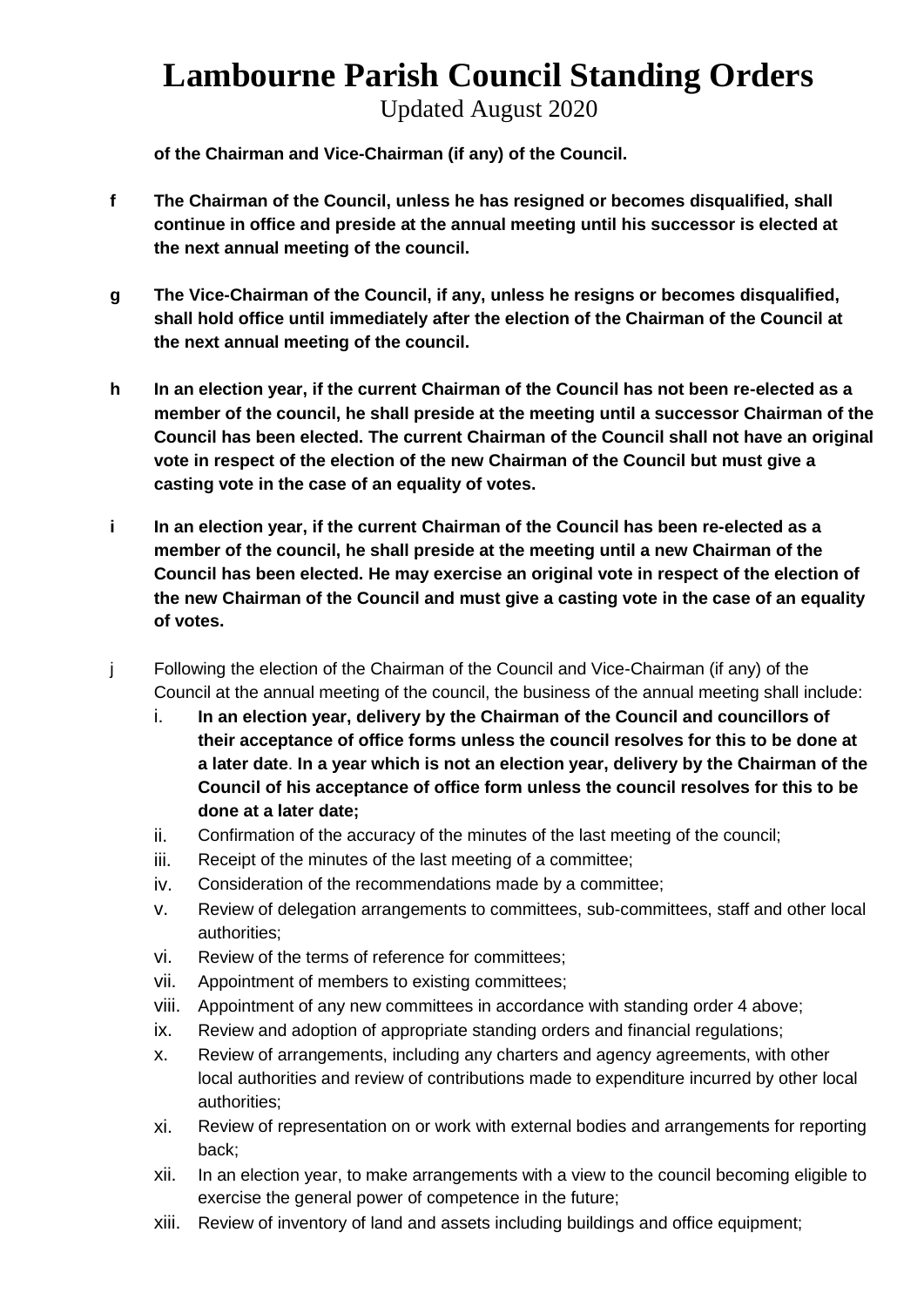Updated August 2020

- xiv. Confirmation of arrangements for insurance cover in respect of all insured risks;
- xv. Review of the council's and/or staff subscriptions to other bodies;
- xvi. Review of the council's complaints procedure;
- xvii. Review of the council's procedures for handling requests made under the Freedom of Information Act 2000 and the Data Protection Act 1998;
- xviii. Review of the council's policy for dealing with the press/media; and
- xix. Determining the time and place of ordinary meetings of the full council up to and including the next annual meeting of full council.

## **5. Extraordinary meetings of the council and committees and sub-committees**

- **a The Chairman of the Council may convene an extraordinary meeting of the council at any time.**
- b **If the Chairman of the Council does not or refuses to call an extraordinary meeting of the council within seven days of having been requested in writing to do so by two councillors, any two councillors may convene an extraordinary meeting of the council. The public notice giving the time, place and agenda for such a meeting must be signed by the two councillors.**

## **6. Previous resolutions**

- a A resolution shall not be reversed within six months except either by a special motion, which requires written notice by at least ( 5 ) councillors to be given to the Proper Officer in accordance with standing order 9 below, or by a motion moved in pursuance of the recommendation of a committee or a sub-committee.
- b When a motion moved pursuant to standing order 7(a) above has been disposed of, no similar motion may be moved within a further six months.

## **7. Voting on appointments**

Where more than two persons have been nominated for a position to be filled by the council and none of those persons has received an absolute majority of votes in their favour, the name of the person having the least number of votes shall be struck off the list and a fresh vote taken. This process shall continue until a majority of votes is given in favour of one person. A tie in votes may be settled by the casting vote exercisable by the chairman of the meeting.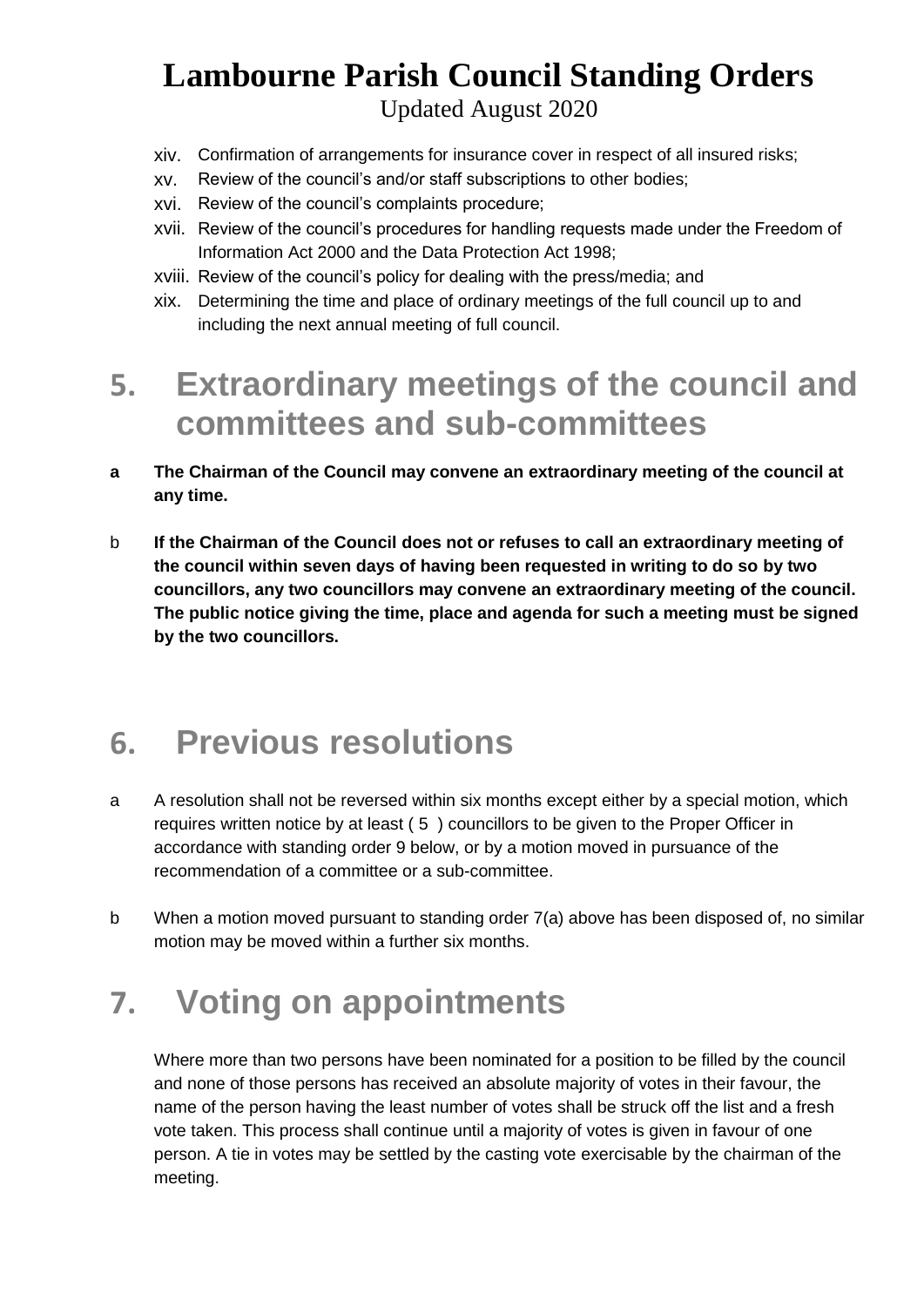Updated August 2020

# **8. Motions for a meeting that require written notice to be given to the Proper Officer**

- a A motion shall relate to the responsibilities of the meeting which it is tabled for and in any event shall relate to the performance of the council's statutory functions, powers and obligations or an issue which specifically affects the council's area or its residents.
- b No motion may be moved at a meeting unless it is on the agenda and the mover has given written notice of its wording to the Proper Officer at least (5) clear days before the meeting. Clear days do not include the day of the notice or the day of the meeting.
- c The Proper Officer may, before including a motion on the agenda received in accordance with standing order 9(b) above, correct obvious grammatical or typographical errors in the wording of the motion.
- d If the Proper Officer considers the wording of a motion received in accordance with standing order 9(b) above is not clear in meaning, the motion shall be rejected until the mover of the motion resubmits it in writing to the Proper Officer so that it can be understood at least ( 3 ) clear days before the meeting.
- e If the wording or subject of a proposed motion is considered improper, the Proper Officer shall consult with the chairman of the forthcoming meeting or, as the case may be, the councillors who have convened the meeting, to consider whether the motion shall be included in the agenda or rejected.
- f Subject to standing order 8(e) above, the decision of the Proper Officer as to whether or not to include the motion on the agenda shall be final.
- g Motions received shall be recorded in a book for that purpose and numbered in the order that they are received.
- h Motions rejected shall be recorded in a book for that purpose with an explanation by the Proper Officer for their rejection.

## **9. Motions at a meeting that do not require written notice**

The following motions may be moved at a meeting without written notice to the Proper Officer;

- i. to correct an inaccuracy in the draft minutes of a meeting;
- ii. to move to a vote;
- iii. to defer consideration of a motion;
- iv. to refer a motion to a particular committee or sub-committee;
- v. to appoint a person to preside at a meeting;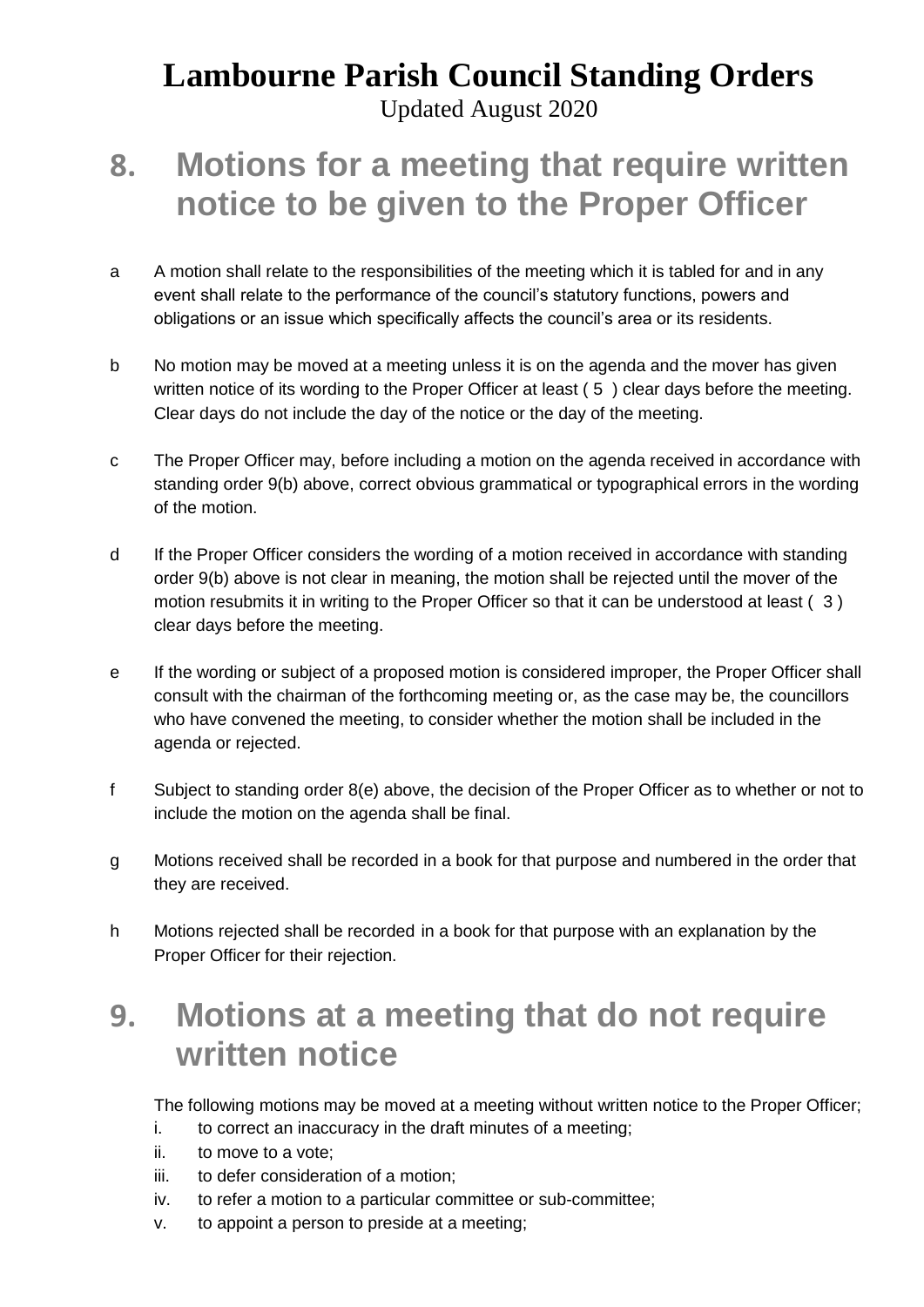Updated August 2020

- vi. to change the order of business on the agenda;
- vii. to proceed to the next business on the agenda;
- viii. to require a written report;
- ix. to appoint a committee or sub-committee and their members;
- x. to extend the time limits for speaking;
- xi. to exclude the press and public from a meeting in respect of confidential or sensitive information which is prejudicial to the public interest;
- xii. to not hear further from a councillor or a member of the public;
- xiii. to exclude a councillor or member of the public for disorderly conduct;
- xiv. to temporarily suspend the meeting;
- xv. to suspend a particular standing order (unless it reflects mandatory statutory requirements);
- xvi. to adjourn the meeting; or
- xvii. to close a meeting.

# **10. Handling confidential or sensitive information**

- a The agenda, papers that support the agenda and the minutes of a meeting shall not disclose or otherwise undermine confidential or sensitive information which for special reasons would not be in the public interest.
- b Councillors and staff shall not disclose confidential or sensitive information which for special reasons would not be in the public interest.

## **11. Draft minutes**

- a If the draft minutes of a preceding meeting have been served on councillors with the agenda to attend the meeting at which they are due to be approved for accuracy, they shall be taken as read.
- b There shall be no discussion about the draft minutes of a preceding meeting except in relation to their accuracy. A motion to correct an inaccuracy in the draft minutes shall be moved in accordance with standing order 10(a)(i) above.
- c The accuracy of draft minutes, including any amendment(s) made to them, shall be confirmed by resolution and shall be signed by the chairman of the meeting and stand as an accurate record of the meeting to which the minutes relate.
- d If the chairman of the meeting does not consider the minutes to be an accurate record of the meeting to which they relate, he shall sign the minutes and include a paragraph in the following terms or to the same effect:

"The chairman of this meeting does not believe that the minutes of the meeting of the ( ) held on [date] in respect of ( ) were a correct record but his view was not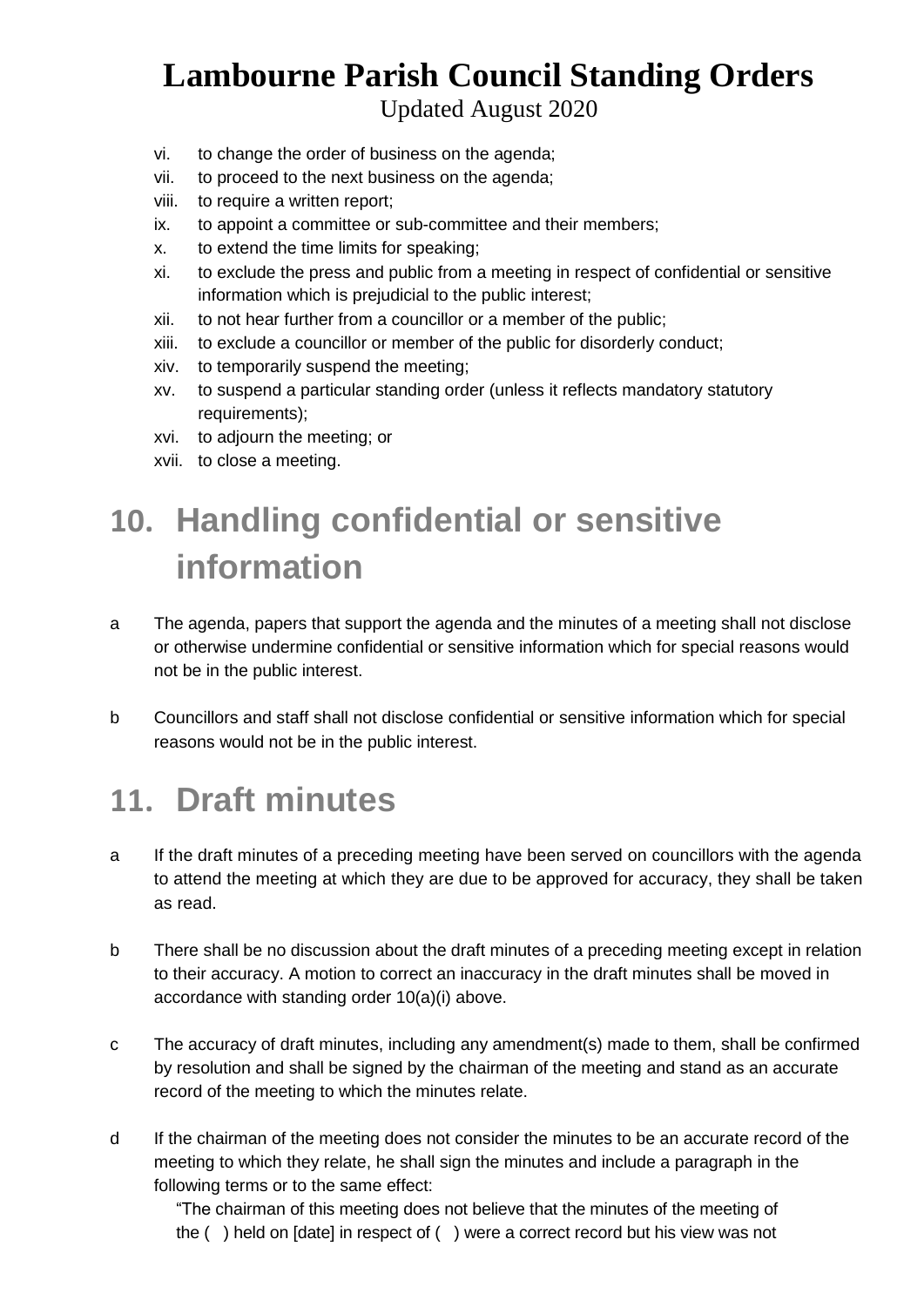Updated August 2020

upheld by the meeting and the minutes are confirmed as an accurate record of the proceedings."

e Upon a resolution which confirms the accuracy of the minutes of a meeting, the draft minutes or recordings of the meeting for which approved minutes exist shall be destroyed.

# **12. Code of conduct and dispensations**

*See also standing order 3(t) above.* 

- a All councillors and non-councillors with voting rights shall observe the code of conduct adopted by the council.
- b Unless he has been granted a dispensation, a councillor or non-councillor with voting rights shall withdraw from a meeting when it is considering a matter in which he has a disclosable pecuniary interest. He may return to the meeting after it has considered the matter in which he had the interest.
- c Unless he has been granted a dispensation, a councillor or non-councillor with voting rights shall withdraw from a meeting when it is considering a matter in which he has another interest if so required by the council's code of conduct. He may return to the meeting after it has considered the matter in which he had the interest.
- d **Dispensation requests shall be in writing and submitted to the Proper Officer** as soon as possible before the meeting, or failing that, at the start of the meeting for which the dispensation is required.
- e A decision as to whether to grant a dispensation shall be made by the Proper Officer and that decision is final.
- f A dispensation request shall confirm:
	- i. the description and the nature of the disclosable pecuniary interest or other interest to which the request for the dispensation relates;
	- ii. whether the dispensation is required to participate at a meeting in a discussion only or a discussion and a vote;
	- iii. the date of the meeting or the period (not exceeding four years) for which the dispensation is sought; and
	- iv. an explanation as to why the dispensation is sought.
- g Subject to standing orders 13(d) and (f) above, dispensations requests shall be considered by the Proper Officer before the meeting or, if this is not possible, at the start of the meeting for which the dispensation is required.

#### **h A dispensation may be granted in accordance with standing order 13(e) above if having**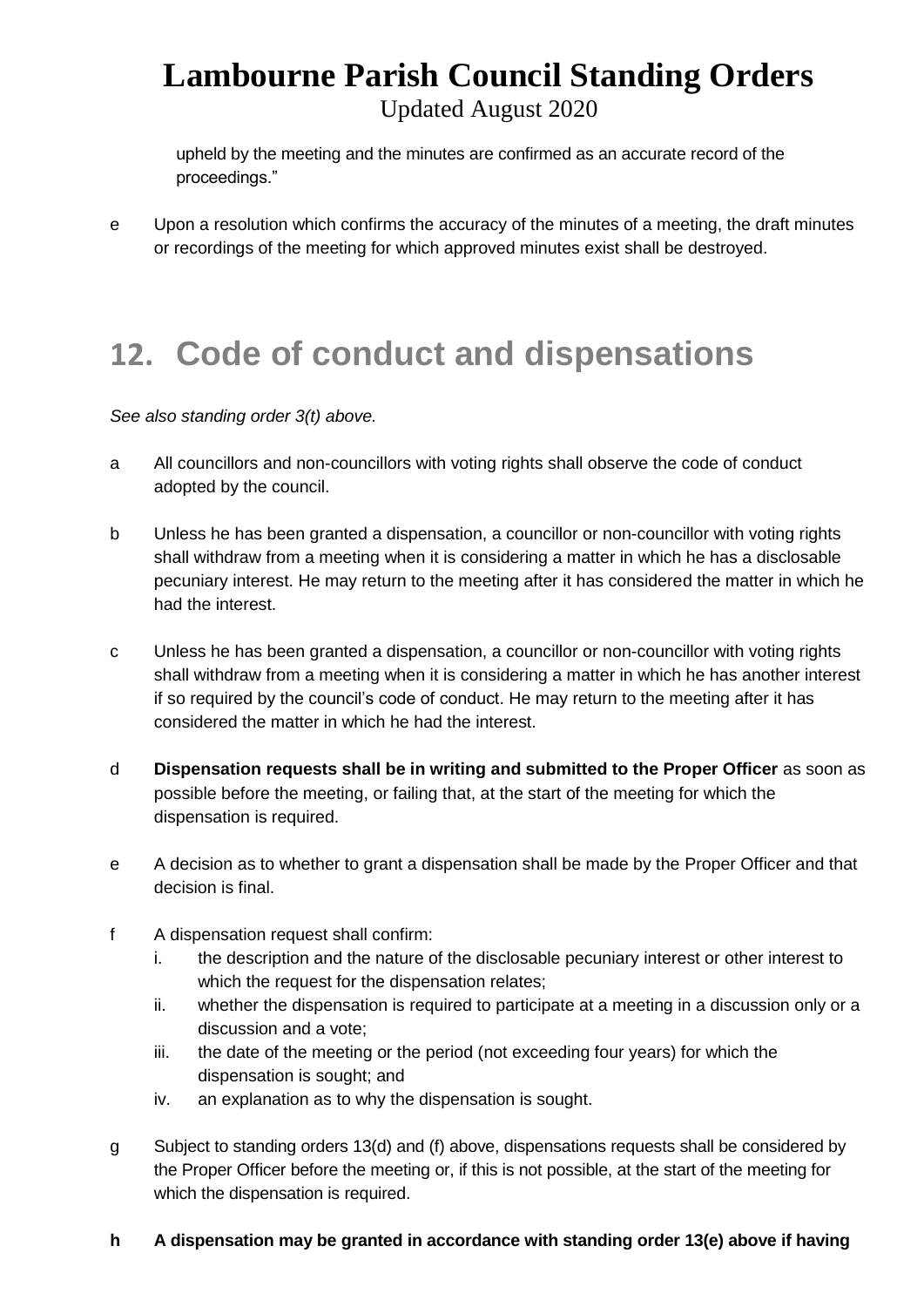Updated August 2020

**regard to all relevant circumstances the following applies:**

- **i. without the dispensation the number of persons prohibited from participating in the particular business would be so great a proportion of the meeting transacting the business as to impede the transaction of the business or**
- **ii. granting the dispensation is in the interests of persons living in the council's area or**
- **iii. it is otherwise appropriate to grant a dispensation.**

# **13. Code of conduct complaints**

- a Upon notification by the District that it is dealing with a complaint that a councillor or noncouncillor with voting rights has breached the council's code of conduct, the Proper Officer shall, subject to standing order 11 above, report this to the council.
- b Where the notification in standing order 14(a) above relates to a complaint made by the Proper Officer, the Proper Officer shall notify the Chairman of Council of this fact, and the Chairman shall nominate another staff member to assume the duties of the Proper Officer in relation to the complaint until it has been determined and the council has agreed what action, if any, to take in accordance with standing order 14(d) below].
- c The council may:
	- i. provide information or evidence where such disclosure is necessary to progress an investigation of the complaint or is required by law;
	- ii. seek information relevant to the complaint from the person or body with statutory responsibility for investigation of the matter;
- **d Upon notification by the District or Unitary Council that a councillor or non-councillor with voting rights has breached the council's code of conduct, the council shall consider what, if any, action to take against him. Such action excludes disqualification or suspension from office.**

# **14. Proper Officer**

- a The Proper Officer shall be either (i) the clerk or (ii) other staff member(s) nominated by the council to undertake the work of the Proper Officer when the Proper Officer is absent.
- b The Proper Officer shall:
	- i. **At least three clear days before a meeting of the council, a committee** and a subcommittee **serve on councillors, by delivery or post at their residences, a signed summons confirming the time, place and the agenda.** *See standing order 3(b) above for the meaning of clear days for a meeting of a full council and standing order 3 (c) above for a meeting of a committee.*
	- ii. **give public notice of the time, place and agenda at least three clear days before a meeting of the council or a meeting of a committee** or a sub-committee **(provided**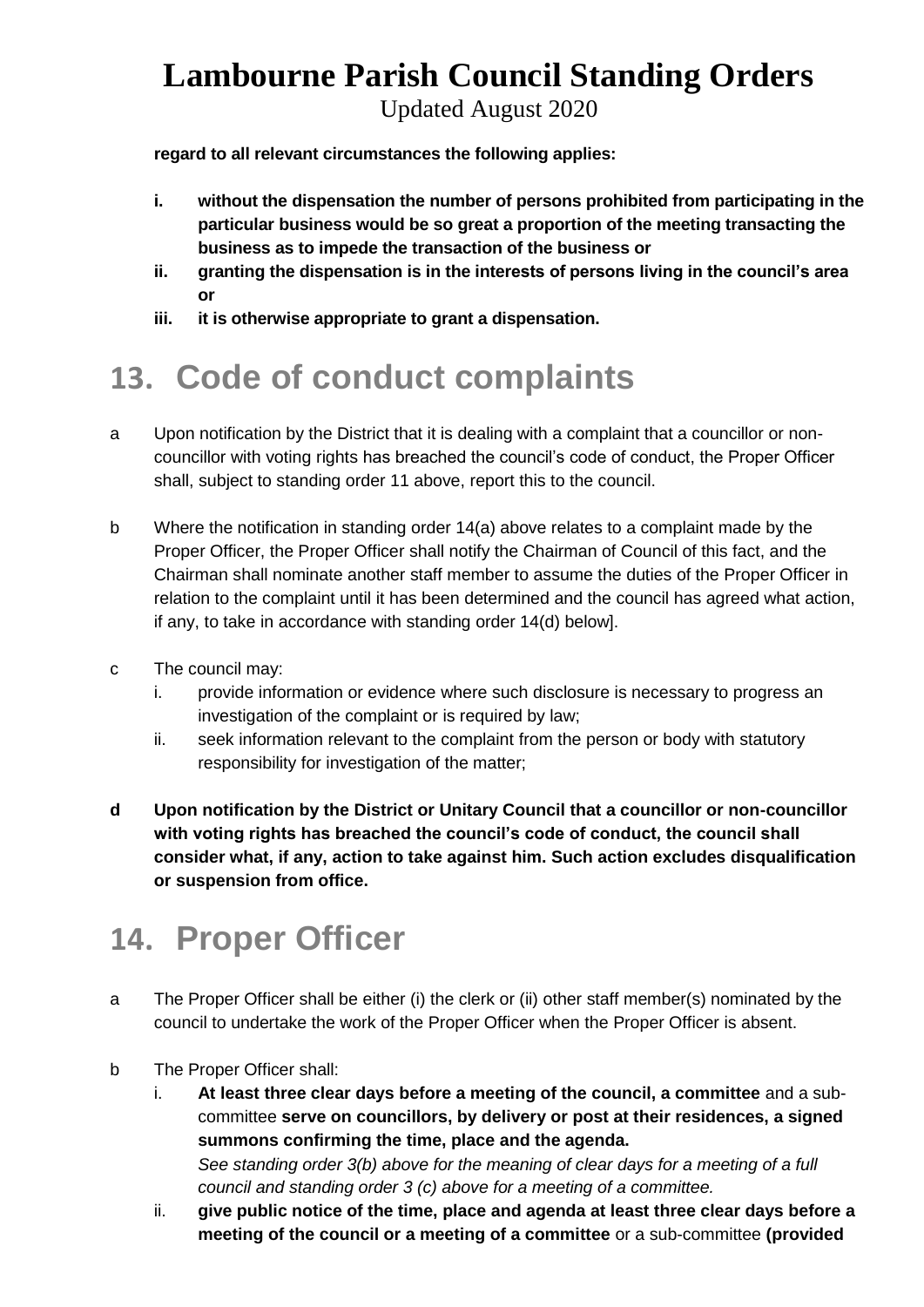Updated August 2020

#### **that the public notice with agenda of an extraordinary meeting of the council convened by councillors is signed by them);**

*See standing order 3(b) above for the meaning of clear days for a meeting of a full council and standing order 3(c) above for a meeting of a committee.*

- iii. subject to standing order 9 above, include on the agenda all motions in the order received unless a councillor has given written notice at least ( 3 ) days before the meeting confirming his withdrawal of it;
- iv. **convene a meeting of full council for the election of a new Chairman of the Council, occasioned by a casual vacancy in his office;**
- v. facilitate inspection of the minute book by local government electors;
- vi. **receive and retain copies of byelaws made by other local authorities;**
- vii. retain acceptance of office forms from councillors;
- viii. retain a copy of every councillor's register of interests;
- ix. assist with responding to requests made under the Freedom of Information Act 2000 and Data Protection Act 1998, in accordance with and subject to the council's policies and procedures relating to the same;
- x. receive and send general correspondence and notices on behalf of the council except where there is a resolution to the contrary;
- xi. manage the organisation, storage of, access to and destruction of information held by the council in paper and electronic form;
- xii. arrange for legal deeds to be executed; *See also standing order 22 below.*
- xiii. arrange or manage the prompt authorisation, approval, and instruction regarding any payments to be made by the council in accordance with the council's financial regulations;
- xiv. record every planning application notified to the council and the council's response to the local planning authority in a book for such purpose;
- xv. refer a planning application received by the council to the Chairman or in his absence the Vice-Chairman of the Council within two working days of receipt to facilitate an extraordinary meeting if the nature of a planning application requires consideration before the next ordinary meeting of the council;
- xvi. manage access to information about the council via the publication scheme; and
- xvii. retain custody of the seal of the council (if any) which shall not be used without a resolution to that effect.

*See also standing order 22 below.*

# **15. Responsible Financial Officer**

a The council shall appoint appropriate staff member(s) to undertake the work of the Responsible Financial Officer when the Responsible Financial Officer is absent.

# **16. Handling staff matters**

Handling staff matters will be in accordance with current Employment Law.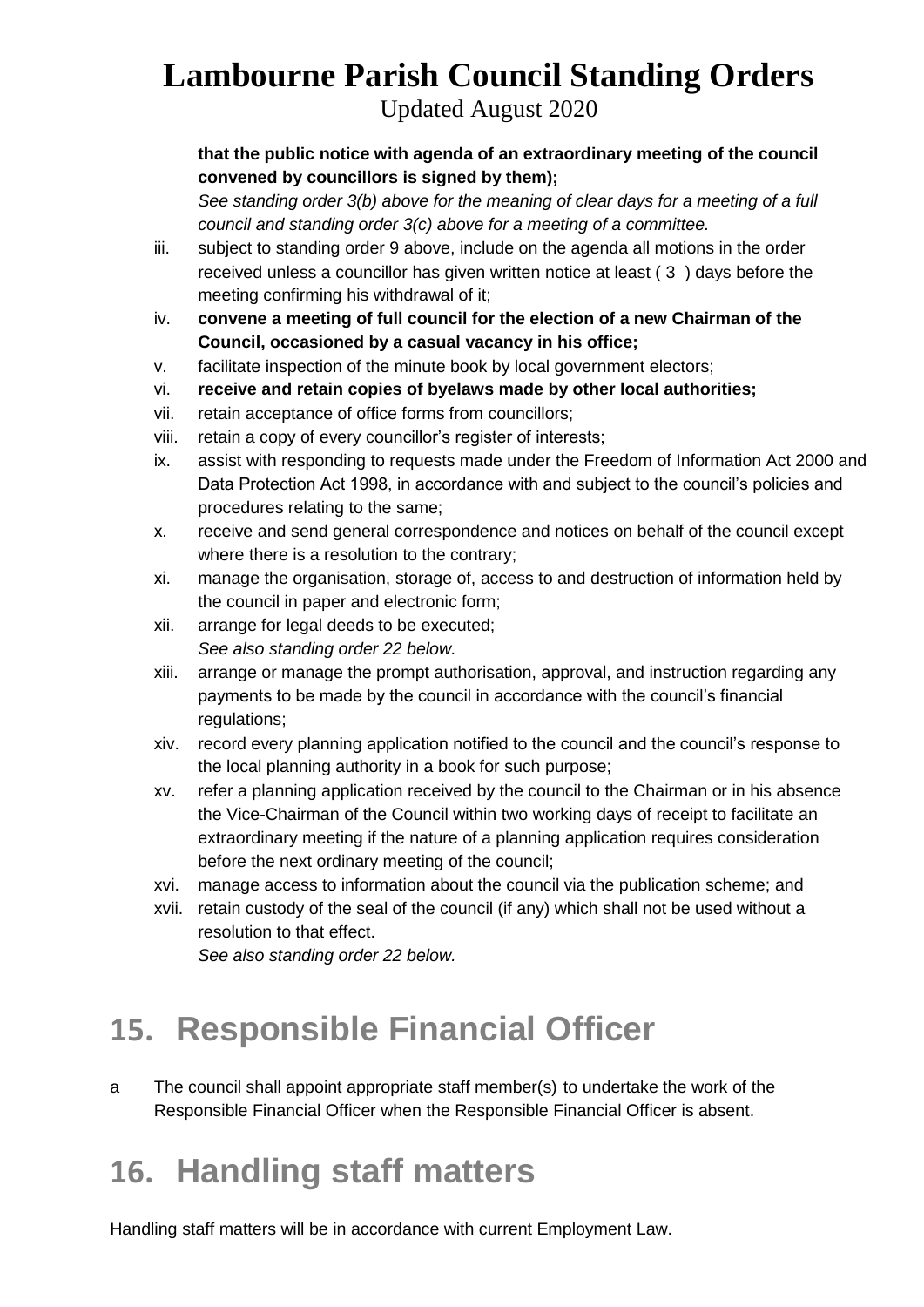Updated August 2020

## **17. Requests for information**

- a Requests for information held by the council shall be handled in accordance with the council's policy in respect of handling requests under the Freedom of Information Act 2000 and the Data Protection Act 1998.
- b Correspondence from, and notices served by, the Information Commissioner shall be referred by the Proper Officer, who shall have the power to do anything to facilitate compliance with the Freedom of Information Act 2000.

## **18. Relations with the press/media**

Requests from the press or other media for an oral or written comment or statement from the Council, its councillors or staff shall be handled in accordance with the Council's policy in respect of dealing with the press and/or other media.

# **19. Execution and sealing of legal deeds**

*See also standing orders 15(b)(xii) and (xvii) above.*

- a A legal deed shall not be executed on behalf of the council unless authorised by a resolution.
- b Subject to standing order 22(a) below, any two councillors may sign, on behalf of the council, any deed required by law and the Proper Officer shall witness their signatures.  *The above is applicable to a council without a common seal.*

## **20. Communicating with District and County or Unitary councillors**

- a An invitation to attend a meeting of the council shall be sent, together with the agenda, to the ward councillor(s) of the District and County Council representing the area of the council.
- b Unless the council determines otherwise, a copy of each letter sent to the District and County Council shall be sent to the ward councillor(s) representing the area of the council.

### **21. Restrictions on councillor activities**

Unless authorised by a resolution, no councillor shall:

- i. inspect any land and/or premises which the council has a right or duty to inspect; or
- ii. issue orders, instructions or directions.